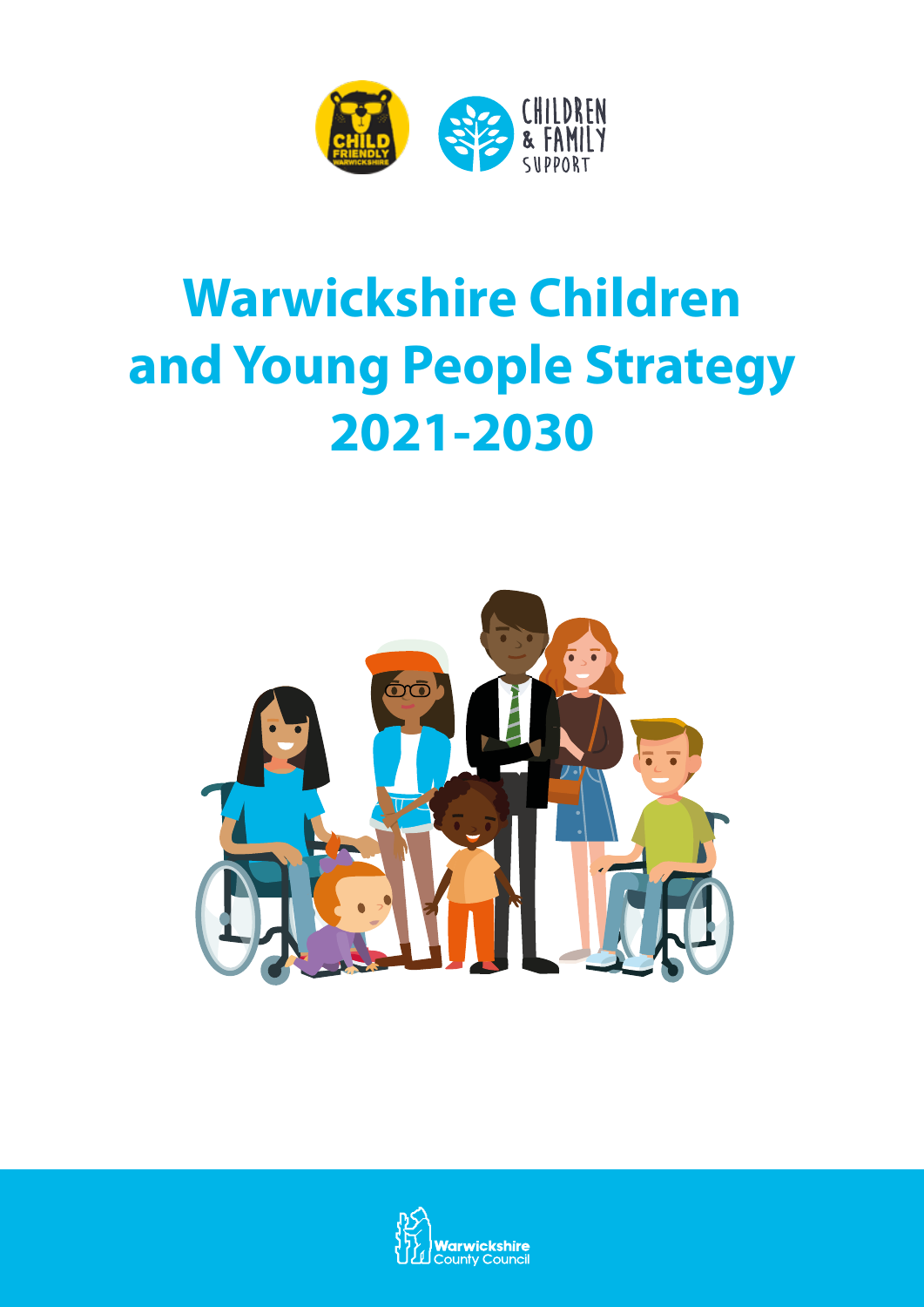#### Warwickshire County Councillor Jeff Morgan, Portfolio Holder for Children and Families and Education.

Welcome to the first Children and Young People Strategy 2021-2030. This is the first strategy of its kind for the county's children and young people and has, at its heart, the Child Friendly Warwickshire programme.

In order to best understand what this strategy aims to achieve, there is for me, one question that needs to be answered at the outset.

What does Child Friendly Warwickshire mean?

Child Friendly Warwickshire is a programme which forms part of a wider £12 million change, partly funded by the Department for Education, in how Warwickshire County Council's Children and Families' services work.

This programme will enable us to meet our ambitions for children and young people. These include improving school attendance, reducing the number of young people not in education, training or employment and safely reducing the number of children in care.

To help us to achieve these ambitions, our strategy aims to bring the county together in a collective effort to ensure our children and young people have a voice and that they are heard, that they are safe, happy and healthy and that they are equipped with the skills to have the best lives they can.

Having the best life possible does not happen by accident. It needs involvement from a range of groups beyond the children themselves. So, this strategy looks at how Warwickshire County Council will work with not only the children

and young people but also with parents, carers, communities and other agencies – all composite parts that, when brought together, create a county that is child-friendly, one where children and young people have every opportunity to flourish in all aspects of their lives. A Child Friendly Warwickshire.

How have we come up with this strategy? As with all good plans, it started by listening. Children and young people are at the heart of all that we do but, as adults, we may have lost sight of what a child needs in such a fast-changing world. Earlier this year we surveyed youngsters in all sorts of settings asking them how we can make ours a county that is committed to creating an environment in which they can thrive. Their responses guided our ambitions and the priority areas outlined in the strategy where we will give focus. Alignment to the Council Plan and its core objectives was also critical and we will deliver our plans to ensure our resources are managed well and that the economy and environment are supported.

That is the first step and there will be many more. It is a long term vision and one that will evolve as we learn. I am very proud to be launching it now, though, as we take the first steps in not only making Warwickshire the best it can be for our children and young people, but also helping our children and young people be the best they can be for Warwickshire.



Jett Tager

Councillor Jeff Morgan Portfolio Holder for Children and Families and Education, Warwickshire County Council

### **Introduction**

#### **Our aim is for Warwickshire to be a Child Friendly County.**

This strategy will establish how Warwickshire County Council will work with parents, carers, children, young people, communities, and other agencies to ensure children in Warwickshire can be the best they can be. It sets out how we will create a child friendly county and a safe place for children to grow up and reach their full potential.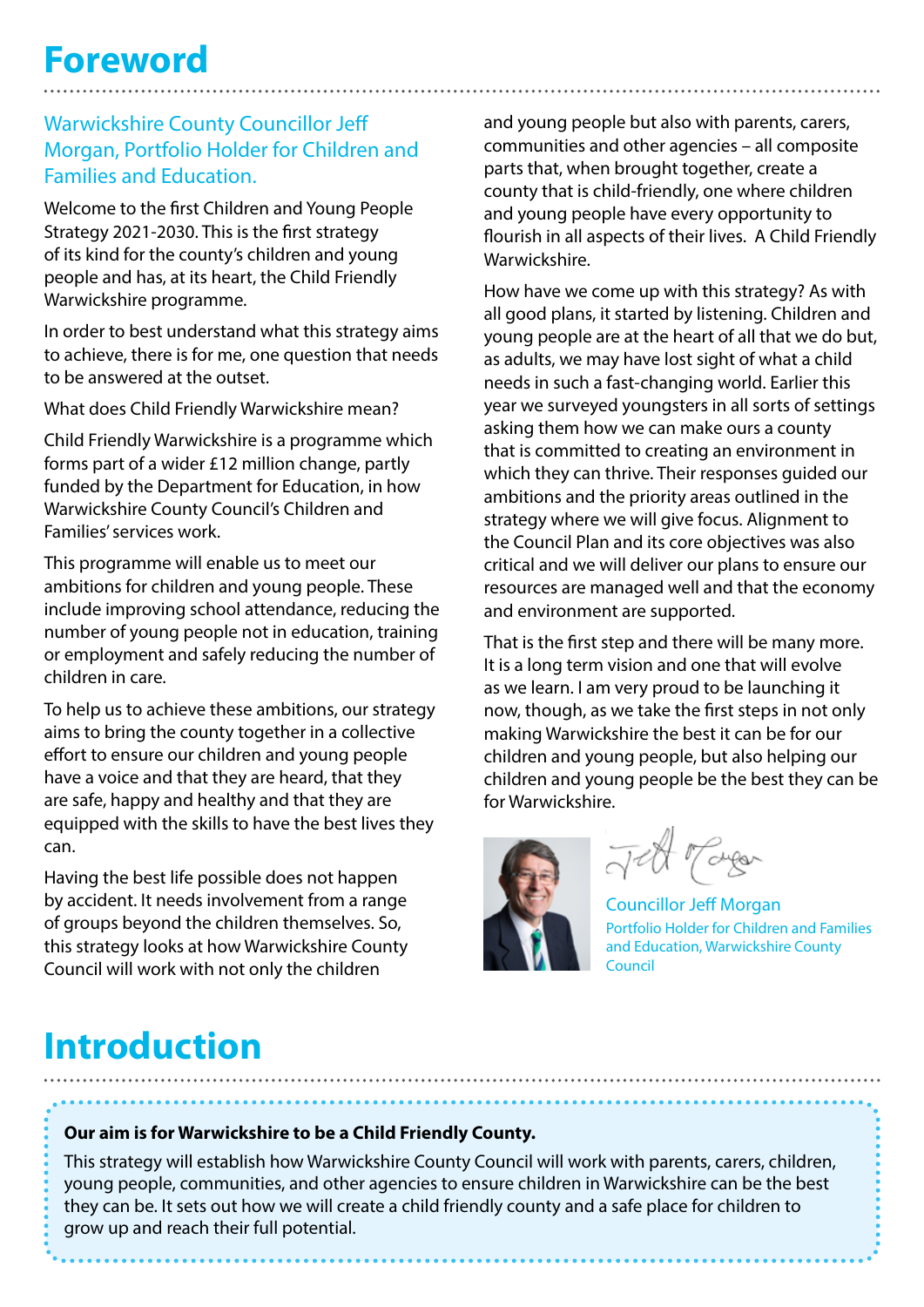

### **Our challenges & opportunities**

This strategy will seek to address the following challenges and utilise these opportunities to achieve better outcomes for children.

| Warwickshire has a high<br>number of children in care<br>compared to other similar areas.                                                                                                                        |                                                                                                 |  | Warwickshire has experienced a decrease in the<br>number of children aged 2 plus accessing free early<br>years provision compared to other similar areas. |                                                                                                                                                                                                     |                                                                                                                                                                                       |  |                                                                                                                                       |                                                                                                                                                                                     | <b>Warwickshire</b> has a rising<br>number of children in Year 6<br>who are obese. |
|------------------------------------------------------------------------------------------------------------------------------------------------------------------------------------------------------------------|-------------------------------------------------------------------------------------------------|--|-----------------------------------------------------------------------------------------------------------------------------------------------------------|-----------------------------------------------------------------------------------------------------------------------------------------------------------------------------------------------------|---------------------------------------------------------------------------------------------------------------------------------------------------------------------------------------|--|---------------------------------------------------------------------------------------------------------------------------------------|-------------------------------------------------------------------------------------------------------------------------------------------------------------------------------------|------------------------------------------------------------------------------------|
| Warwickshire has long<br>waiting lists for Autistic<br>Spectrum Disorder<br>diagnostics.                                                                                                                         |                                                                                                 |  |                                                                                                                                                           | <b>Warwickshire</b> has high levels of hospital<br>admissions for children and young people needing<br>tier 4 mental health and for alcohol specific<br>conditions compared to other similar areas. |                                                                                                                                                                                       |  | Warwickshire has seen a 39% rise<br>between 2017-2020 in the number<br>of children with an Education, Health<br>and Social Care Plan. |                                                                                                                                                                                     |                                                                                    |
| <b>Warwickshire</b><br><b>County Council</b><br>has an ambitious<br>£13m change<br>programme<br>for Children's &<br>Education (SEND)<br>Services, focusing<br>on support for our<br>most vulnerable<br>children. | <b>Warwickshire</b> children<br>(72%) achieve a good<br>level of development in<br>early years. |  |                                                                                                                                                           | <b>Warwickshire</b><br>has lower<br>levels of young<br>people aged<br>19 who are not                                                                                                                | <b>Warwickshire</b> Together for Children Partnership<br>is implementing the Warwickshire Family Values<br>programme, a recommended approach to support<br>children & their families. |  |                                                                                                                                       |                                                                                                                                                                                     |                                                                                    |
|                                                                                                                                                                                                                  |                                                                                                 |  | Warwickshire children<br>(49.5%) in Key Stage<br>4 achieve education<br>outcomes above the<br>national average (43%).                                     |                                                                                                                                                                                                     | in education,<br>employment or<br>training (6.9%)<br>compared to<br>the national<br>average (10.9%).                                                                                  |  |                                                                                                                                       | Warwickshire<br>Warwickshire children<br>schools have<br>(41.5%) go on to achieve<br>a degree or equivalent<br>qualification above the<br>since 2018/19.<br>national average (35%). |                                                                                    |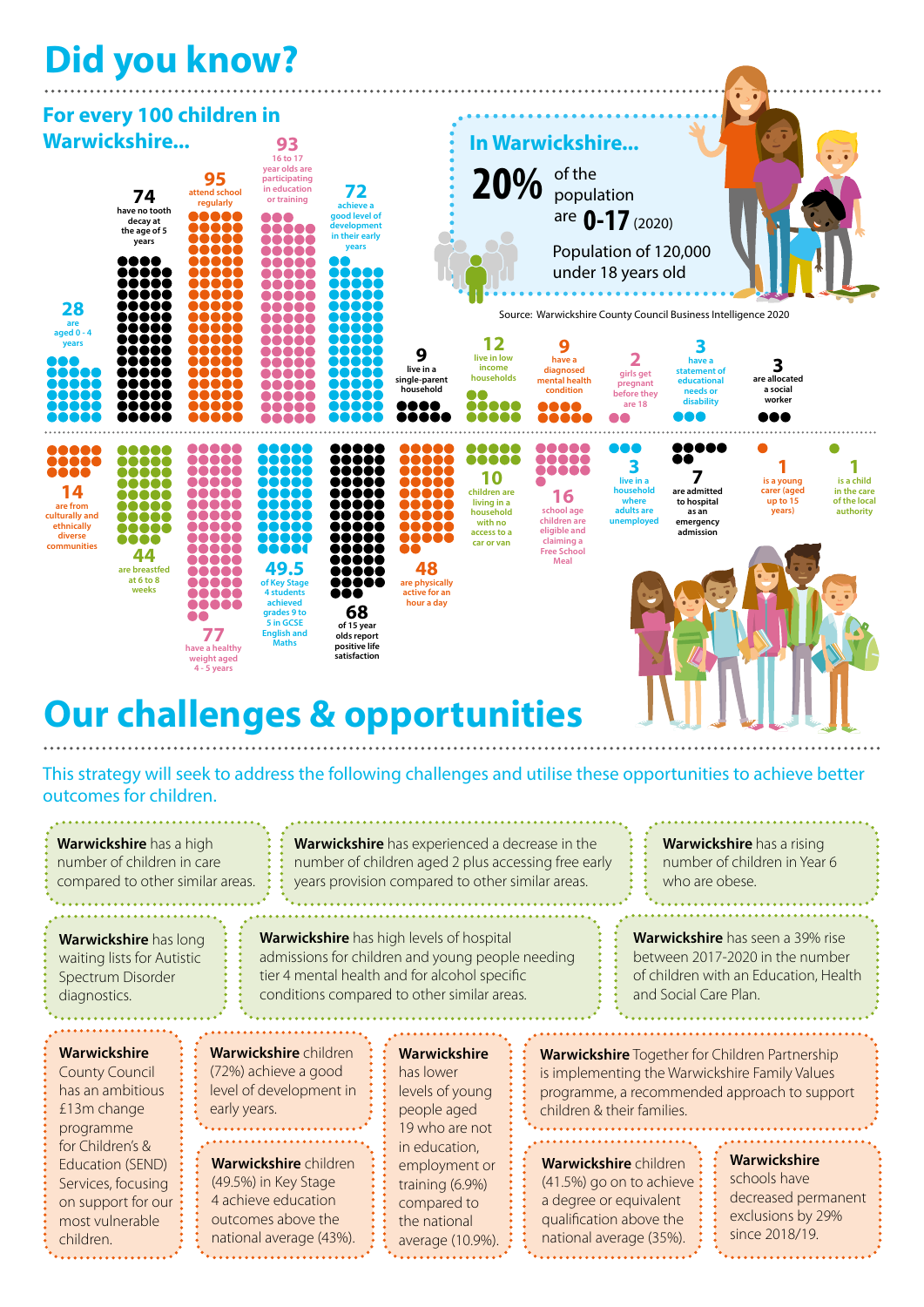# **The voice of children & young people**

Children and young people are at the heart of all we do. We are committed to listening to their voice as this will ensure it has impact and influence to shape services. In 2021, we started an annual survey of children and young people asking them how we can make Warwickshire a child friendly county.



#### **1,807** children responded and they said...

81%**considered the area they lived in was child friendly. This figure reduced by age and varied by location.**

**Children said their family, friends and school make them feel safe.**

#### **If children and young people were in charge of their town, they said they would prioritise:**

| More homes and stop homelessness                           |
|------------------------------------------------------------|
| <b>Reducing child poverty</b>                              |
| <b>Support to stop Domestic Abuse</b>                      |
| Improving access to training and jobs                      |
| Making young people's voices heard in<br>creating services |
| Improving play, leisure and cultural activities            |

#### **What would make your area more Child Friendly?**

|   | Places to play                                    |
|---|---------------------------------------------------|
|   | <b>Clean environment</b>                          |
| 3 | Good schools                                      |
|   | <b>Enough food for everyone</b>                   |
|   | Children to be involved in important<br>decisions |
| б | <b>Enough housing for everyone</b>                |

# **Our Principles**

#### **The County Council is committed to building services for children and young people that are:**

• Aspirational and inclusive – equal opportunities for all children and young people. • Based on a strengths-based approach, that is restorative and trauma informed. • One integrated approach that is multi-disciplinary and multi-agency. • A local and community-based approach that considers the level of need/context. • Provision of timely and helpful support for children, young people, and parents/carers. • Prioritising prevention and early help. Always providing the right service, at the right time. • Enabling and empowering children, young people and families to be resilient.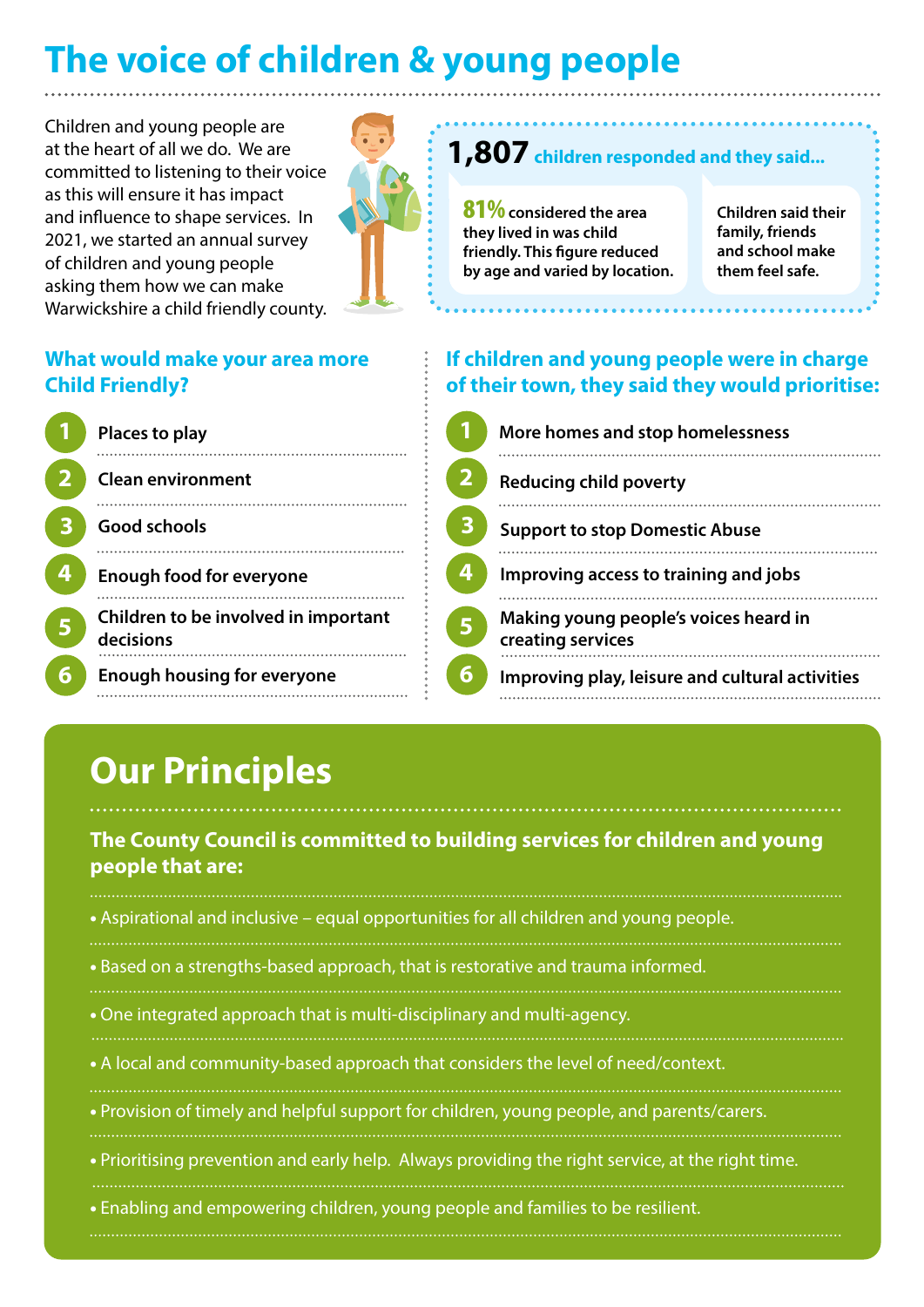### **Our Approach**

We value relationships and partnership. When strategic partnerships work together to respond to need, the opportunities are enormous. Collaborative commissioning and delivery models will be a priority. We will reimagine Children's Services, through interdependent working. A Council led coalition of partner agencies across the county will reach children and young people in need of help and protection. Working this way leads to better outcomes for children and young people.

By 2030 we will build integrated, multi-disciplinary and multi-agency services. We will have a fully integrated leadership and management team and children's commissioning model. The objective is in each locality there will be a dedicated integrated multidisciplinary team, wrapped around school consortia. We want to take an incremental approach to integration, achieved by consent, together with people and to improve the system. We will start with areas where we have the biggest challenges and make support systems better. Our initial priority areas are mental health, health services and SEND.



**Achieving integrated services and commissioning will require transparency, strong strategic leadership and ownership across the whole system. An integrated system will achieve better outcomes by:**

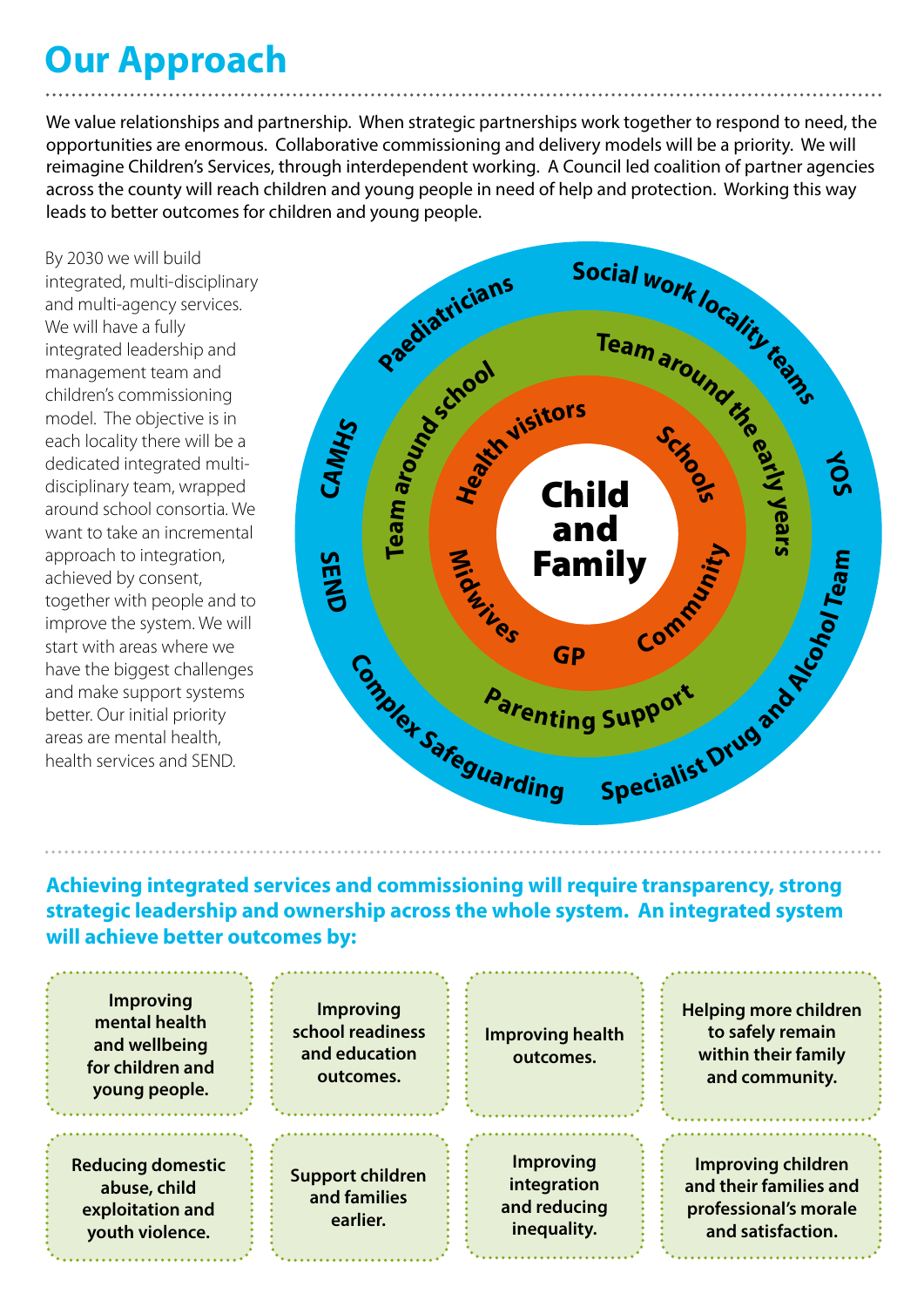### **One integrated impact and outcomes performance framework**

Across Warwickshire we will adopt a new integrated performance framework.

With parents, young people and professionals we have developed five outcomes and fourteen priorities which we want to achieve by 2030.

Our outcomes and priorities have been chosen as critical measures for success as these are the things young people said were most important to them. In early 2021 over one thousand young people took part in our Child Friendly Warwickshire Survey and their feedback highlighted the things that matter most to them and would make them feel that they live in a child friendly county.

The strategy will be supported by a delivery plan, this will detail how we will do this, who will be responsible and offer a timetable for activity and a performance framework will be developed to measure the impact of this strategy. The twenty-one high level measures on the table below are some of the measures we use to monitor progress. We will establish and publish a Power BI dashboard that will measure the impact and outcomes. This will enable elected members, senior officers and interested parties to review progress to ensure real change is evidenced and achieved.

| Five<br><b>outcomes</b><br>we want to<br>achieve                    | Fourteen<br>priorities we<br>want to focus<br>upon:                  | We will achieve this by                                                                                                                                                                                                                                                                                                                                                                                                                                                                                                                                                                                                                                                                                                                                                                                                         | We will measure<br>success by                                                                                                                                                                                                                                                                              |
|---------------------------------------------------------------------|----------------------------------------------------------------------|---------------------------------------------------------------------------------------------------------------------------------------------------------------------------------------------------------------------------------------------------------------------------------------------------------------------------------------------------------------------------------------------------------------------------------------------------------------------------------------------------------------------------------------------------------------------------------------------------------------------------------------------------------------------------------------------------------------------------------------------------------------------------------------------------------------------------------|------------------------------------------------------------------------------------------------------------------------------------------------------------------------------------------------------------------------------------------------------------------------------------------------------------|
| <b>Be healthy -</b><br>Happy,<br>healthy,<br>resilient<br>children. | Improve social,<br>emotional, and<br>mental health<br>and wellbeing. | • We will work collaboratively across health, social care,<br>education and with communities to ensure children and<br>young people with special educational needs and a disability<br>(SEND) and social, emotional and mental health (SEMH) are<br>identified and receive support earlier.<br>• We will redesign the system to focus upon prevention of<br>emotional and mental health issues escalating. Focusing<br>upon earlier solution focused approaches such as improving<br>social prescribing and self-harm support pathways.<br>• We will significantly reduce the number of children requiring<br>tier 4 mental health provision.<br>• We will work with partner agencies in health to ensure access<br>to diagnostics and treatment is timely and effective for all<br>children, particularly vulnerable children. | 1. Percentage of children<br>and young people<br>seen within 18 weeks<br>(Referral to Treatment<br>Time) by RISE and the<br>number of children<br>and young people<br>waiting more than 12<br>weeks for a follow up<br>appointment.<br>2. Prevalence of children<br>at age 11 who are a<br>healthy weight. |
|                                                                     | Encourage<br>physical<br>activity and<br>healthy eating.             | • We will provide access to opportunities in school and the<br>community to value physical activities and exercise, from an<br>earlier age.<br>• We will provide advice and support to parents and carers to<br>ensure children grow up in an environment that enables them<br>to make good health eating choices.<br>• We will tackle the causes of health-related problems to reduce<br>the impact of ill health and inequalities on people's lives, their<br>families, and communities.                                                                                                                                                                                                                                                                                                                                      | 3. Under-18 conception<br>rates.<br>4. Admission episodes<br>to hospital, including<br>alcohol-specific<br>conditions: under18s.<br>5. Infant mortality rates.                                                                                                                                             |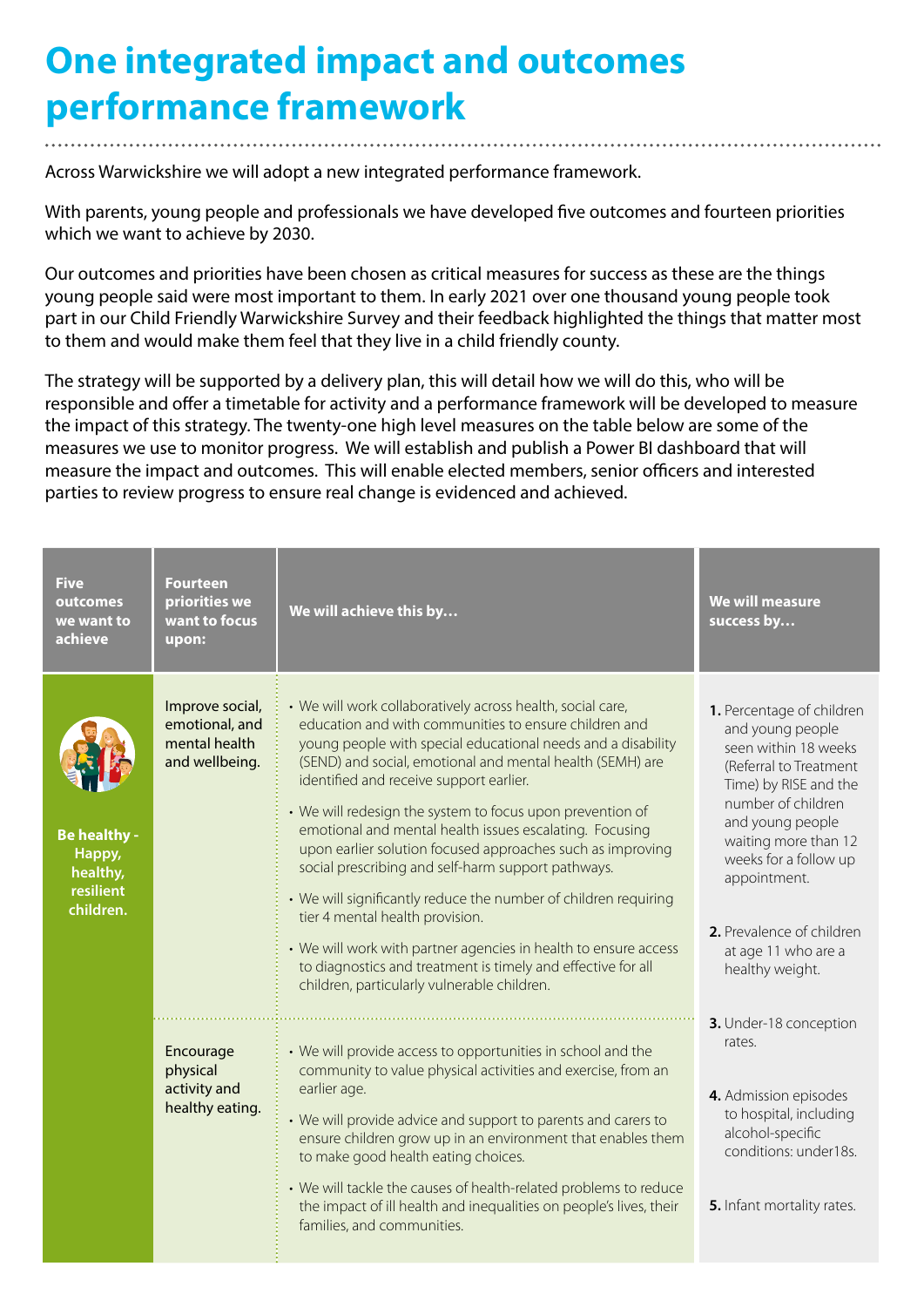|                                                                   | Provide play,<br>leisure, culture,<br>and sporting<br>opportunities.                                                               | • We will ensure all children have local access to play and leisure<br>activities.<br>• We will invest in our Youth Services to increase access to<br>targeted support and outreach work in schools, colleges, and<br>local communities.<br>• We will ensure continued support for children during school<br>holidays through the Warwickshire Welfare scheme.                                                                                                                                                                                                                                                                                                                                                                                                                                                                                                                                                                                                                                                                                                                                                                                                                                                                                        |                                                                                                                                                                               |
|-------------------------------------------------------------------|------------------------------------------------------------------------------------------------------------------------------------|-------------------------------------------------------------------------------------------------------------------------------------------------------------------------------------------------------------------------------------------------------------------------------------------------------------------------------------------------------------------------------------------------------------------------------------------------------------------------------------------------------------------------------------------------------------------------------------------------------------------------------------------------------------------------------------------------------------------------------------------------------------------------------------------------------------------------------------------------------------------------------------------------------------------------------------------------------------------------------------------------------------------------------------------------------------------------------------------------------------------------------------------------------------------------------------------------------------------------------------------------------|-------------------------------------------------------------------------------------------------------------------------------------------------------------------------------|
| Be safe -<br><b>Children and</b><br>young people<br>are safe from | Help children<br>live in safe and<br>supportive<br>families.                                                                       | • We value family and will utilise the full strengths of their family<br>and community.<br>• We will continue to invest in Family Group Conferencing and<br>restorative approaches, which support children and their<br>families to establish their own solutions to problems.<br>• We will provide support to reduce the impact of parental<br>conflict upon children when parents separate.<br>• Where children are unsafe, we will act working with families,<br>through high support and high challenge so children are safe<br>from harm.                                                                                                                                                                                                                                                                                                                                                                                                                                                                                                                                                                                                                                                                                                        | 6. Number of children in<br>care and the number<br>of children/ parents<br>experiencing a<br>second or subsequent<br>instance of having a<br>child or children enter<br>care. |
| harm.                                                             | <b>Ensure that</b><br>the most<br>vulnerable are<br>protected.                                                                     | • We will tackle young people and family homelessness by<br>supporting families to maintain their home and increase<br>access to more homes across Warwickshire.<br>• We will provide access to a range of early interventions, so<br>issues are addressed and do not escalate.<br>• We will provide children subject to child protection plans with<br>timely and effective support to reduce the risk of harm.<br>• When children need to be in the care of the Council, we will<br>ensure access to therapeutic support and good quality foster<br>care and residential homes that are local and within children's<br>own community.<br>• We will support more children in care to achieve permanency,<br>by increasing support for parents to enable safe reunification<br>and for connected others, special guardians, and adopters to<br>care for children who cannot live with their parents.<br>• We will continue to prioritise our corporate parenting<br>responsibilities and to influence the care market, ensuring<br>children are provided with local, good quality and stable<br>care. We will remain focused upon keeping families together,<br>recruiting and supporting more foster carers and opening our<br>own Children's Homes. | 7. Number of children<br>and young people<br>subject to a child<br>in need and child<br>protection plan,<br>including those who<br>experience repeat<br>plans.                |
|                                                                   | Create<br>confident<br>workforce with<br>a common<br>core of<br>knowledge<br>and<br>understanding<br>about<br>children's<br>needs. | • We are committed to ensuring all organisations are connected<br>and work together to deliver and commission services for<br>children in Warwickshire. We will streamline ways of working<br>to ensure pathways for services are integrated and accessible.<br>Integration could include streamlined ways of working<br>together, co-location and/or full structural integration. We will<br>decide on this together, by consent and only if this benefits<br>children, young people, and their families.<br>• We develop a learning culture, which includes investment in<br>develop opportunities and where the environment enables<br>restorative practice and trauma informed approaches to be<br>implemented across the whole of the children and young<br>peoples' workforce.<br>• We will ensure there is a clear and consistent understanding<br>and application of the Spectrum of Support, particularly<br>focusing upon early and targeted support.                                                                                                                                                                                                                                                                                       |                                                                                                                                                                               |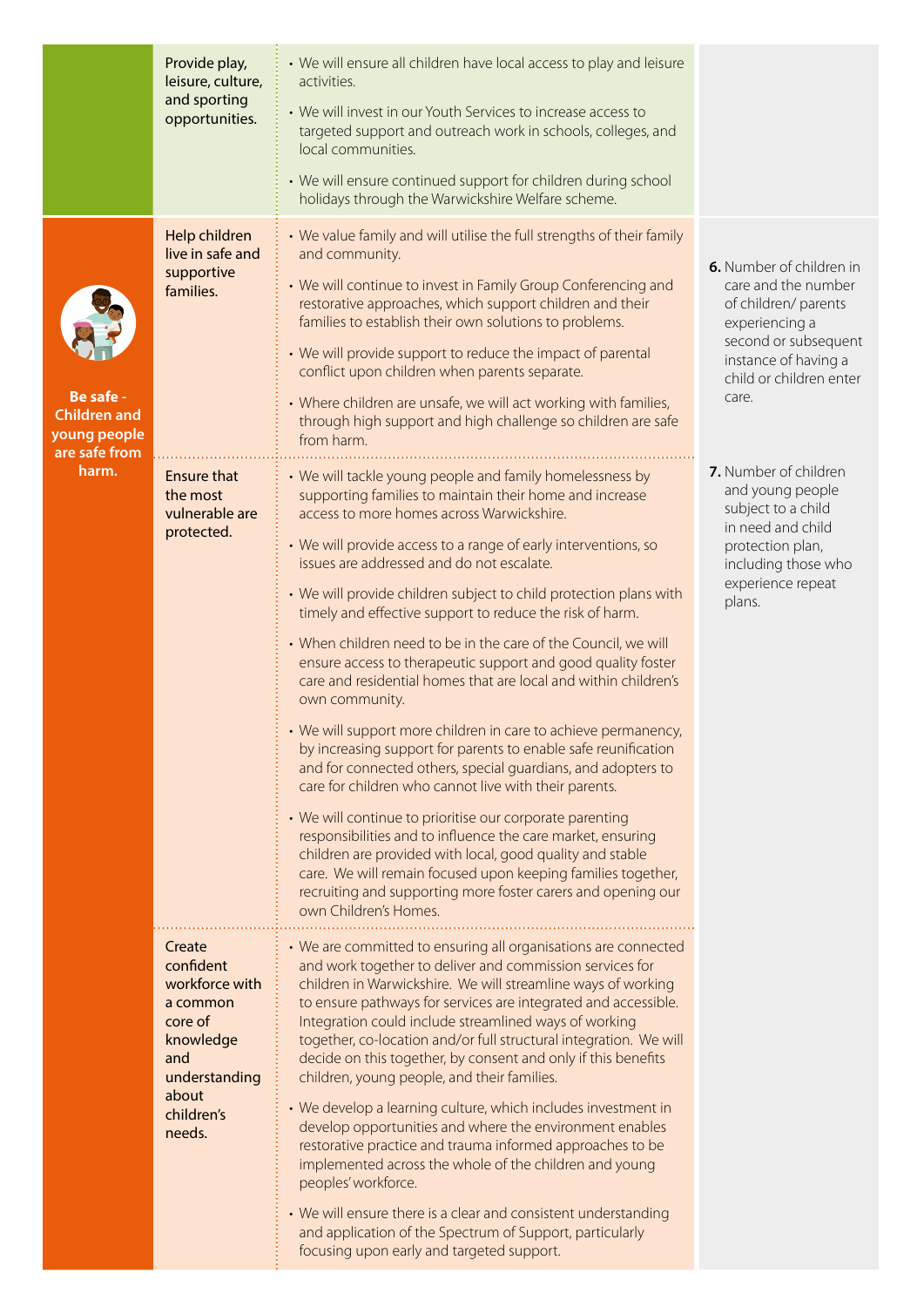|                                                                         |                                                                                                         | • We will build local partnerships around our schools and<br>children and family centres,<br>• We value voluntary and community services. We will provide<br>support particularly to organisations providing youth services<br>to maintain quality, consistency and availability of activities<br>and support to children and young people.<br>• Support our workforce to work with all family members,<br>particularly engaging fathers more, ensuring support is<br>provided through our Caring Dad's programme.                                                                                                                                                                                                                                         |                                                                                                                                                                                                                                                    |
|-------------------------------------------------------------------------|---------------------------------------------------------------------------------------------------------|------------------------------------------------------------------------------------------------------------------------------------------------------------------------------------------------------------------------------------------------------------------------------------------------------------------------------------------------------------------------------------------------------------------------------------------------------------------------------------------------------------------------------------------------------------------------------------------------------------------------------------------------------------------------------------------------------------------------------------------------------------|----------------------------------------------------------------------------------------------------------------------------------------------------------------------------------------------------------------------------------------------------|
| Be happy -<br><b>Families</b><br>able to make<br>positive<br>changes.   | Access to<br>helpful<br>and earlier<br>solution-<br>focused and<br>evidence-<br>based<br>interventions. | • We will work with our partner organisations to ensure people<br>have access to the support and information they need and,<br>where possible, are able to manage their own support.<br>• We will invest in evidence-based parenting strategies. To<br>ensure parents and carers have access to a wide range of<br>parenting information, courses, and specialist one to one<br>support.<br>• We will invest in whole family approaches, to ensure multi<br>agency integrated support is provided to address issues such<br>as mental health, substance misuse and domestic abuse.<br>• We will enhance support for children who experience<br>domestic abuse by increasing access to provision for domestic<br>abuse counselling and therapeutic support. | 8. Number of closed<br>Family Group<br>Conference (FGC)<br>which contributed<br>to preventing family<br>breakdown.<br><b>9.</b> Satisfaction levels<br>of children, young<br>people, parents and<br>carers with provision<br>of services to enable |
|                                                                         | An open,<br>honest, and<br>transparent<br>approach to<br>supporting<br>children and<br>their families.  | • We will remain inquisitive in our practice, to ensure all<br>decision makers, professionals, volunteers, and community<br>leaders keep children at the centre of all we do.<br>• We will provide high support and high challenge to others<br>and ourselves. Working with children, young people, and<br>families, not doing "for" or "to" them.                                                                                                                                                                                                                                                                                                                                                                                                         | sustained change.<br>* The measure under Be<br>Safe will also measure<br>Be Happy.                                                                                                                                                                 |
| <b>Be skilled -</b><br>Children<br>are able to                          | Support<br>children to<br>have the best<br>start in life and<br>be ready for<br>learning.               | • We will increase the number of children accessing free early<br>years provision from the age of two.<br>• We will ensure fair access to good and outstanding education<br>providers.<br>• We will ensure health checks and support are provided to<br>identify earlier health and care issues. This will enable us to<br>ensure children are supported earlier to thrive and achieve<br>their full potential.                                                                                                                                                                                                                                                                                                                                            | 10. Percentage of pupils<br>achieving a good<br>level of school<br>readiness and<br>development at the<br>end of the Early Years<br>Foundation Stage.                                                                                              |
| achieve at<br>all levels of<br>learning and<br>have skills for<br>life. | Close the<br>achievement<br>gap at all levels<br>of learning.                                           | • We will ensure children have access to high quality teaching,<br>together with strong leadership, which enables schools to<br>meet the needs of disadvantaged children. This includes early<br>years, as education starting at age 2 can have an impact on<br>long-term social mobility.<br>• Schools will be supported to ensure maximise Pupil Premium<br>funding to raise the attainment of disadvantaged young<br>people.<br>• We will increase targeted support for children not in<br>education, for those in alternative education or not in school<br>full time. We will ensure children who are electively home<br>educated are supported.                                                                                                      | 11. Percentage of<br>new school places<br>in good and<br>outstanding schools.<br>12. Attendance at<br>primary and<br>secondary schools.                                                                                                            |
|                                                                         |                                                                                                         | • We will rigorously use data to identify gaps and to make<br>them visible, pinpoint pupils at risk of underperforming and<br>challenge those whose progress needs to accelerate. This<br>will enable us to reach out to the families of disadvantaged<br>learners and the communities in which they live to raise pupil<br>aspirations/engagement.                                                                                                                                                                                                                                                                                                                                                                                                        | 13. Number of fixed<br>term exclusions<br>from primary and<br>secondary schools.                                                                                                                                                                   |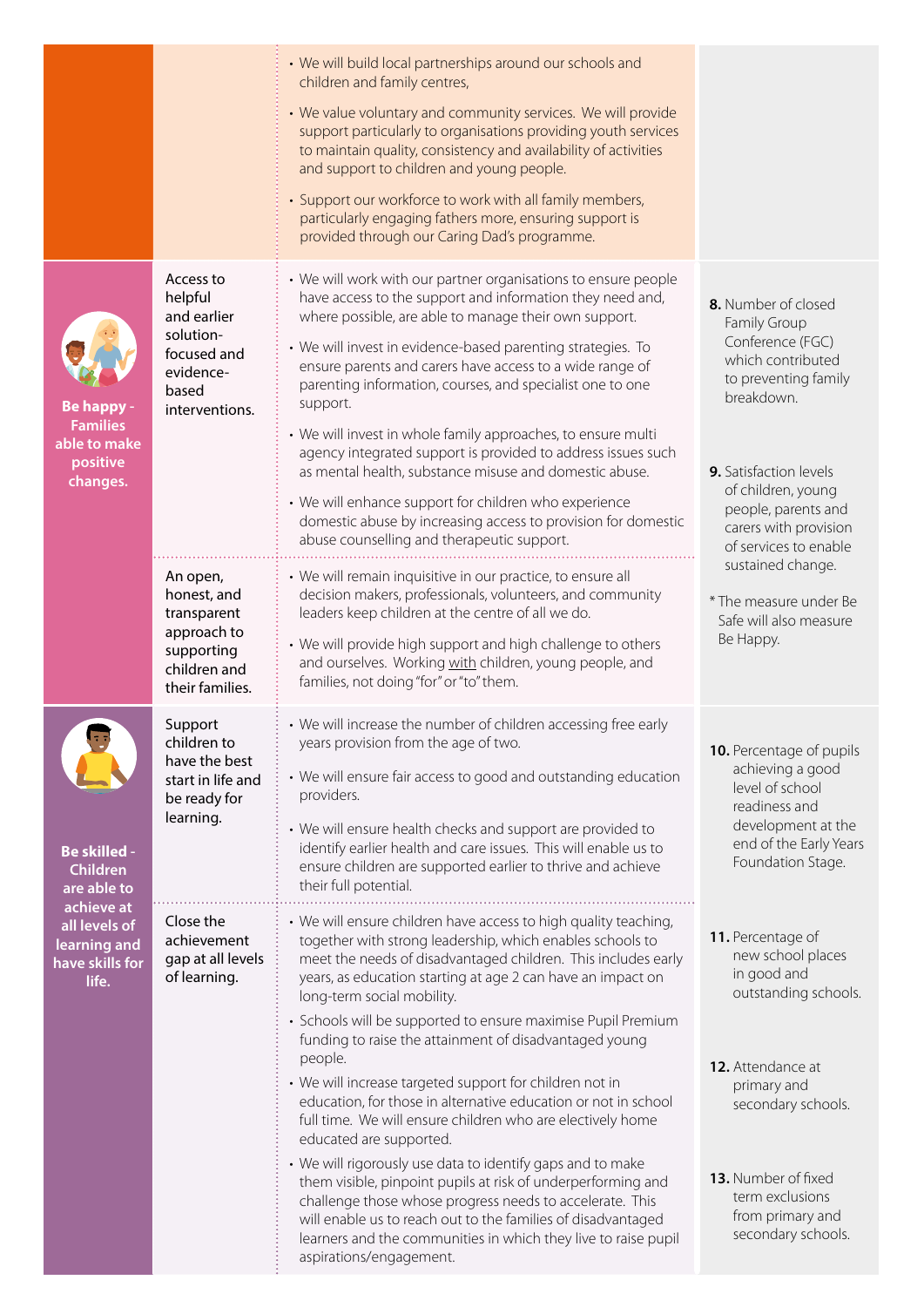|                                                                                                                           |                                                                                                                         | • Sharing effective practice between schools and teachers.<br>Applying the findings to the classroom focusing on using<br>structured phonics instruction, cooperative learning, frequent<br>assessment and teaching meta-cognitive skills which can<br>significantly raise outcomes.                              | 14. Percentage of<br>pupils reaching the<br>expected standard in<br>reading, writing, and<br>maths at the end of                                                                                                         |  |
|---------------------------------------------------------------------------------------------------------------------------|-------------------------------------------------------------------------------------------------------------------------|-------------------------------------------------------------------------------------------------------------------------------------------------------------------------------------------------------------------------------------------------------------------------------------------------------------------|--------------------------------------------------------------------------------------------------------------------------------------------------------------------------------------------------------------------------|--|
|                                                                                                                           | Support<br>schools to<br>improve<br>attendance,<br>to become<br>more inclusive<br>and develop<br>positive<br>behaviour. | • We will provide support and training to ensure education<br>providers are skilled and enable to meet the needs of children<br>with SEND, so our schools become more inclusive.<br>• We will implement a "one meeting, one plan approach", so<br>that the Education & Health Care Plan (EHCP) is the single plan | Key Stage 2.<br>15. Progress 8 score at<br>the end of Key Stage<br>4.<br>16. Percentage of<br>disadvantaged<br>children achieving<br>Grade 5+ (strong<br>pass) in English and<br>Maths GCSEs at Key<br>Stage 4 (age 16). |  |
|                                                                                                                           |                                                                                                                         | for the child or young person with special educational needs<br>or a disability.                                                                                                                                                                                                                                  |                                                                                                                                                                                                                          |  |
|                                                                                                                           |                                                                                                                         | • Implement a new Attend Framework to support attendance<br>and tackle persistent non-attendance.<br>• Provide wrap around support to schools and children to                                                                                                                                                     |                                                                                                                                                                                                                          |  |
|                                                                                                                           |                                                                                                                         | reduce temporary and permanent exclusions.<br>• We will work with providers to achieve high standards in<br>alternative provision, ensuring the focus is supporting children<br>back to mainstream education provision.                                                                                           |                                                                                                                                                                                                                          |  |
| Be heard -<br><b>Young people</b><br>are active<br>citizens and<br>are ready<br>for and<br>contributing<br>to adult life. | Increase<br>participation<br>and<br>engagement.                                                                         | • We will engage and coproduce integrated services with<br>children, young people and parents so they co design and<br>shape services that impact upon them.<br>• We will build upon the success of our voice and participation<br>team, to ensure all children are listened to and this impacts                  | 17. Proportion of young<br>offenders who<br>reoffend.                                                                                                                                                                    |  |
|                                                                                                                           |                                                                                                                         | upon the design of our services.<br>• We will support our Youth Council to become more inclusive,<br>widening engagement and increasing influence of children<br>and young people in Warwickshire at a local, regional, and<br>national level.                                                                    | 18. Number of children<br>identified and<br>protected from child<br>exploitation.                                                                                                                                        |  |
|                                                                                                                           |                                                                                                                         | • We will strengthen the voice of all parents, carers, adopters,<br>and special guardians. In particular, improving engagement<br>and communication between the Council and SEND Parent<br>Carer Voice.                                                                                                           | 19. Percentage of<br>students achieving a<br>level 3 qualification<br>at age 19.                                                                                                                                         |  |
|                                                                                                                           | Reduce crime<br>and child<br>exploitation.                                                                              | • We will always treat young people as a child first and as<br>an offender second. But we will ensure that young people<br>understand and take responsibility for their behaviour.                                                                                                                                |                                                                                                                                                                                                                          |  |
|                                                                                                                           |                                                                                                                         | • We will remain focused on preventing young people from<br>offending and re-offending. By improving the quality of<br>young people's lives, we will seek to ensure that they are<br>diverted from the criminal justice system.                                                                                   | 20. Number of young<br>people who are not<br>in employment,<br>education, or                                                                                                                                             |  |
|                                                                                                                           |                                                                                                                         | • We will increase integrated support to parents with substance<br>and alcohol misuse through the implementation of Family<br>Drug & Alcohol Courts to ensure parents receive the right<br>support, so children and families can remain safely together.                                                          | training.<br>21. Number of young<br>people who<br>have completed<br>independence<br>accredited training.                                                                                                                 |  |
|                                                                                                                           |                                                                                                                         | • We will support children and their families to safely access the<br>internet and technology.<br>• We will reduce missing episodes and ensure victims of                                                                                                                                                         |                                                                                                                                                                                                                          |  |
|                                                                                                                           |                                                                                                                         | exploitation are listened to, believed, and supported.<br>• We will identify and manage risks in the community and<br>keep a strong multi agency response to bring offenders of<br>exploitation of children to justice by harnessing Police, Council<br>and Court powers to protect children from harm.           |                                                                                                                                                                                                                          |  |